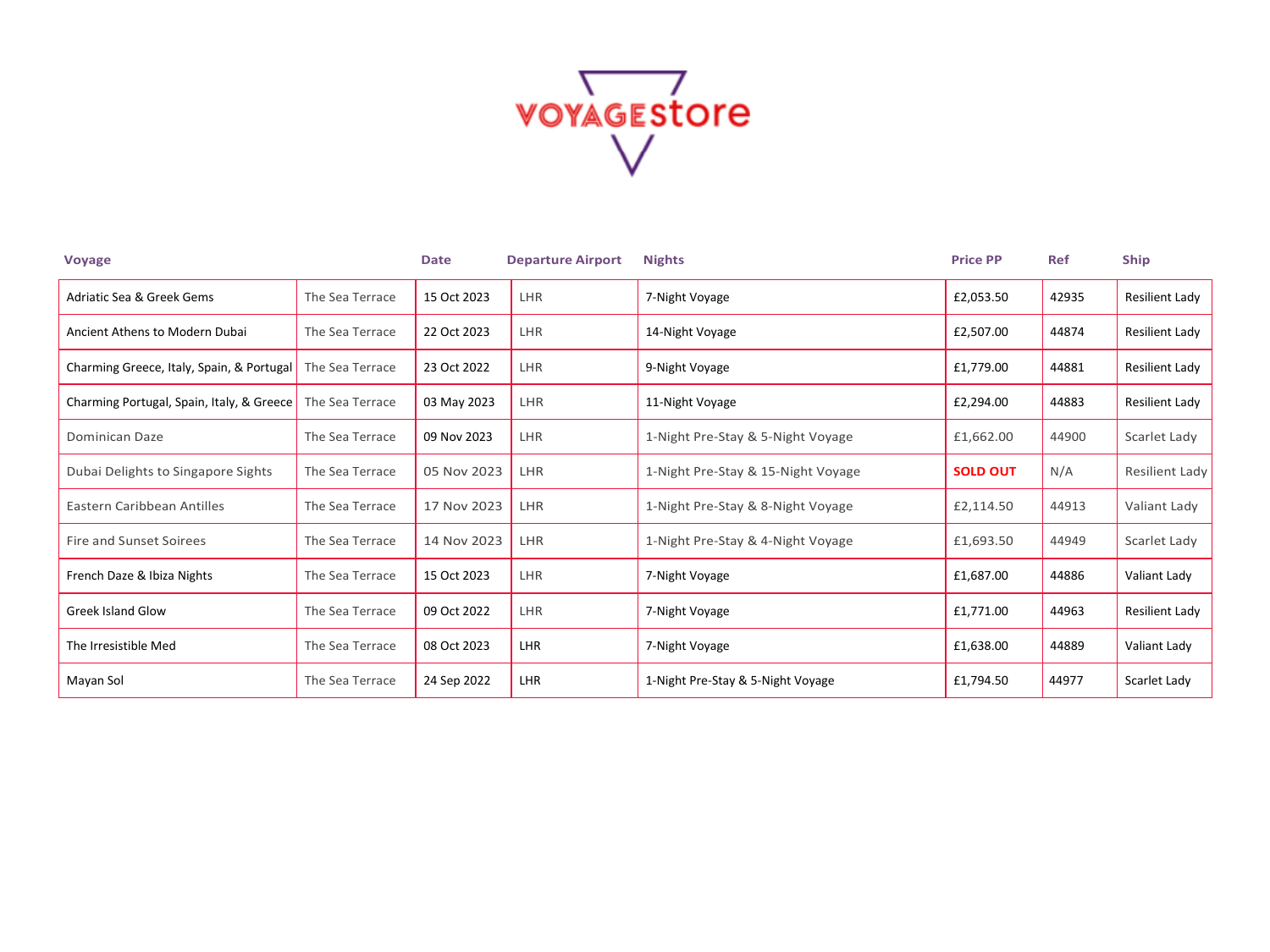| Resilient Caribbean Holidays             | The Sea Terrace | 17 Dec 2022   | LHR        | 1-Night Pre-Stay & 6-Night Voyage  | £1,817.50 | 44895 | Resilient Lady        |
|------------------------------------------|-----------------|---------------|------------|------------------------------------|-----------|-------|-----------------------|
| <b>Resilient New Years Ahoy</b>          | The Sea Terrace | 30 Dec 2022   | LHR        | 1-Night Pre-Stay & 8-Night Voyage  | £3,050.00 | 44899 | Resilient Lady        |
| Richards Birthday Bash - Free Flights    | The Sea Terrace | 17 Jul 2022   | LHR        | 1-Night Pre-Stay & 5-Night Voyage  | £1,636.50 | 44902 | Scarlet Lady          |
| Riviera Maya                             | The Sea Terrace | 04 Nov 2023   | LHR        | 1-Night Pre-Stay & 5-Night Voyage  | £1,730.50 | 45017 | Scarlet Lady          |
| Scarlet New Year's Ahoy                  | The Sea Terrace | 27 Dec 2023   | LHR        | 1-Night Pre-Stay & 6-Night Voyage  | £3,128.50 | 45020 | Scarlet Lady          |
| Singapore, Bali, & The Gold Coast        | The Sea Terrace | 20 Nov 2023   | LHR        | 1-Night Pre-Stay & 15-Night Voyage | £3,756.50 | 45000 | Resilient Lady        |
| Southeastern Caribbean Isles             | The Sea Terrace | 12 Jan 2024   | LHR        | 1-Night Pre-Stay & 7-Night Voyage  | £1,903.00 | 45058 | <b>Brilliant Lady</b> |
| Spanish Obsession                        | The Sea Terrace | 25 Sep 2022   | LHR        | 7-Night Voyage                     | £1,635.50 | 45029 | Valiant Lady          |
| Sunsets in the Lesser Antilles           | The Sea Terrace | 05 Jan 2024   | LHR        | 1-Night Pre-Stay & 7-Night Voyage  | £1,973.50 | 45062 | <b>Brilliant Lady</b> |
| Transatlantic Med to Miami               | The Sea Terrace | 29 Oct 2023   | LHR        | 14-Night Voyage                    | £2,198.00 | 45114 | Valiant Lady          |
| Transatlantic Miami to Med               | The Sea Terrace | 22 April 2023 | LHR        | 1-Night Pre-Stay & 15-Night Voyage | £2,663.50 | 45116 | Valiant Lady          |
| Transatlantic Portugal to Puerto Rico    | The Sea Terrace | 01 Nov 2022   | LHR        | 11-Night Voyage                    | £1,774.00 | 45039 | Resilient Lady        |
| Transatlantic Puerto Rico to Portugal    | The Sea Terrace | 21 April 2023 | LHR        | 1-Night Pre-Stay & 11-Night Voyage | £2,052.00 | 45120 | <b>Brilliant Lady</b> |
| Valiant Caribbean Holidays               | The Sea Terrace | 22 Dec 2023   | LHR        | 1-Night Pre-Stay & 7-Night Voyage  | £2,594.50 | 45132 | Valiant Lady          |
| Valiant New Year's Ahoy                  | The Sea Terrace | 29 Dec 2022   | LHR        | 1-Night Pre-Stay & 5-Night Voyage  | £2,393.00 | 45122 | Valiant Lady          |
| Western Caribbean Charm                  | The Sea Terrace | 11 Nov 2023   | <b>LHR</b> | 1-Night Pre-Stay & 6-Night Voyage  | £1,922.00 | 45144 | Valiant Lady          |
| 5N Open Jaw Holiday                      | The Sea Terrace | 23 Dec 2023   | LHR        | 1-Night Pre-Stay & 5-Night Voyage  | £2,515.50 | 45156 | <b>Brilliant Lady</b> |
| Athens MerMaiden                         | The Sea Terrace | 14 Aug 2022   | LHR        | 7-Night Voyage                     | £2,481.50 | 45194 | Resilient Lady        |
| Aussie MerMaiden                         | The Sea Terrace | 10 Dec 2023   | LHR        | 1-Night Pre-Stay & 5-Night Voyage  | £4,034.50 | 45197 | Resilient Lady        |
| Melbourne to Hobart (and back)           | The Sea Terrace | 15 Dec 2023   | LHR        | 1-Night Pre-Stay & 5-Night Voyage  | £3,999.50 | 45247 | Resilient Lady        |
| Melbourne to Burnie (and back)           | The Sea Terrace | 20 Dec 2023   | LHR        | 1-Night Pre-Stay & 2-Night Voyage  | £3,573.50 | 45262 | Resilient Lady        |
| <b>Resilient Pacific Island Holidays</b> | The Sea Terrace | 22 Dec 2023   | LHR        | 1-Night Pre-Stay & 6-Night Voyage  | £4,169.50 | 45270 | Resilient Lady        |
| Resilient Pacific New Year's Ahoy        | The Sea Terrace | 28 Dec 2023   | LHR        | 1-Night Pre-Stay & 14-Night Voyage | £5,157.50 | 45289 | Resilient Lady        |
| Maori & Australian Shores                | The Sea Terrace | 11 Jan 2024   | LHR        | 1-Night Pre-Stay & 11-Night Voyage | £4,327.00 | 45292 | Resilient Lady        |